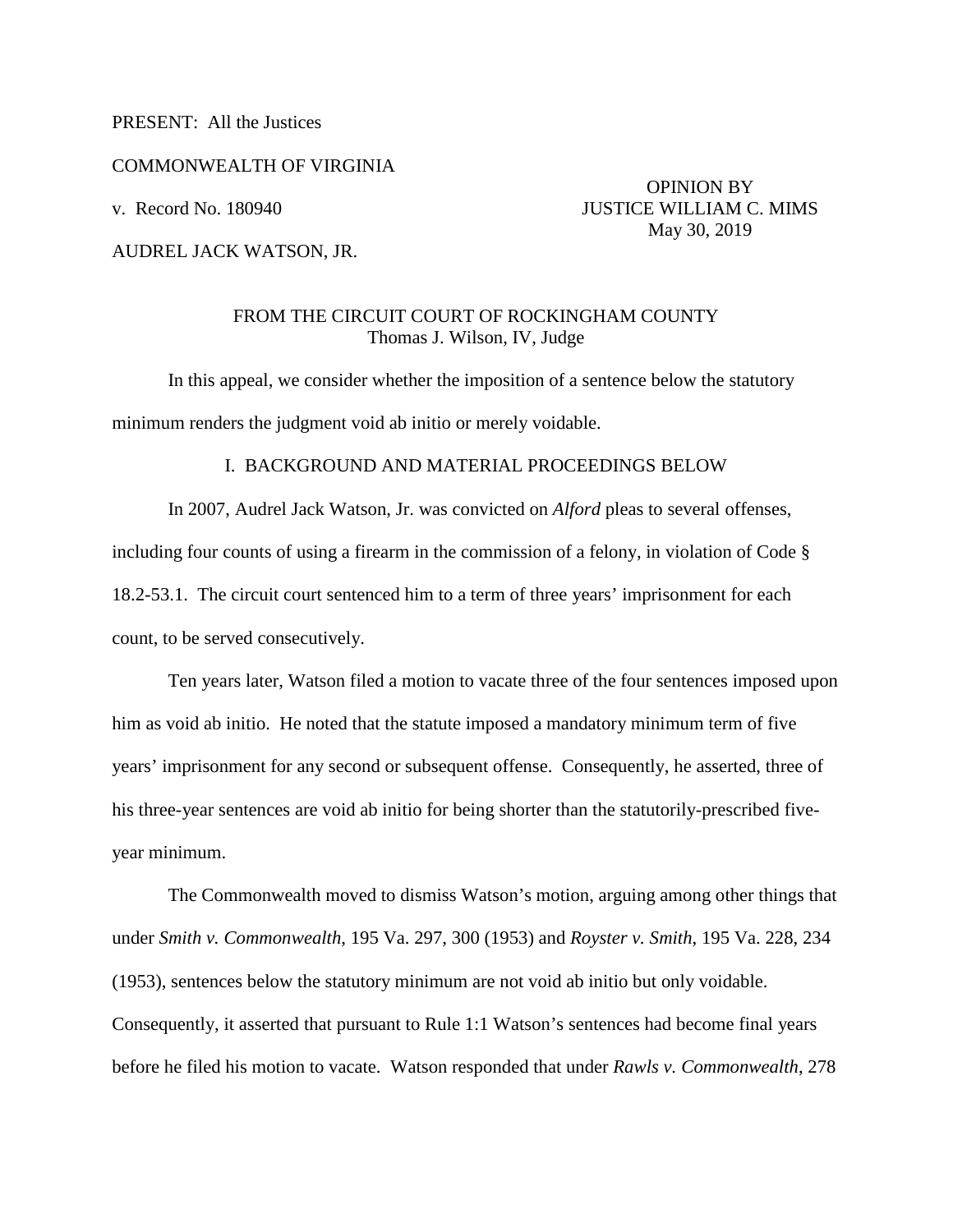Va. 213 (2009), any sentence imposed outside a statutorily-prescribed range is void ab initio. The circuit court issued a letter opinion in which it agreed with Watson, relying on *Rawls* and *Grafmuller v. Commonwealth*, 290 Va. 525 (2015). It thereafter entered an order granting Watson's motion to vacate his sentences and reopening the relevant criminal cases for further proceedings.

We awarded the Commonwealth this appeal.

## II. ANALYSIS

We review lower courts' interpretations of our precedents de novo. *Hicks v. Mellis*, 275 Va. 213, 218 (2008).

The Commonwealth asserts that the circuit court erred by ruling that Watson's sentences are void ab initio and therefore could be vacated upon his motion a decade later. Rule 1:1 limits the circuit court's jurisdiction to 21 days after entry of judgment. Although Rule 1:1 applies only to voidable judgments, not to void ones, the Commonwealth argues that this Court held in both *Smith*, 195 Va. at 300, and *Royster*, 195 Va. at 234, that a sentence below the statutory minimum is only voidable, and the circuit court mistakenly ruled that those holdings had been overruled. The Commonwealth argues that in *Rawls* this Court was limited by the assignments of error, which presented the question only of whether a sentence *above* the statutory *maximum* was void ab initio. The Commonwealth contends that the language in *Rawls* suggesting that any sentence outside the statutory range, rather than only the excessive, over-the-range sentence at issue in that case, was dictum.

Watson responds that in *Rawls*, the Court expressly stated that it was adopting a new rule, precisely for the purpose of creating uniformity:

Today we adopt the following rule that is designed to ensure that all criminal defendants whose punishments have been fixed in violation of the statutorily

2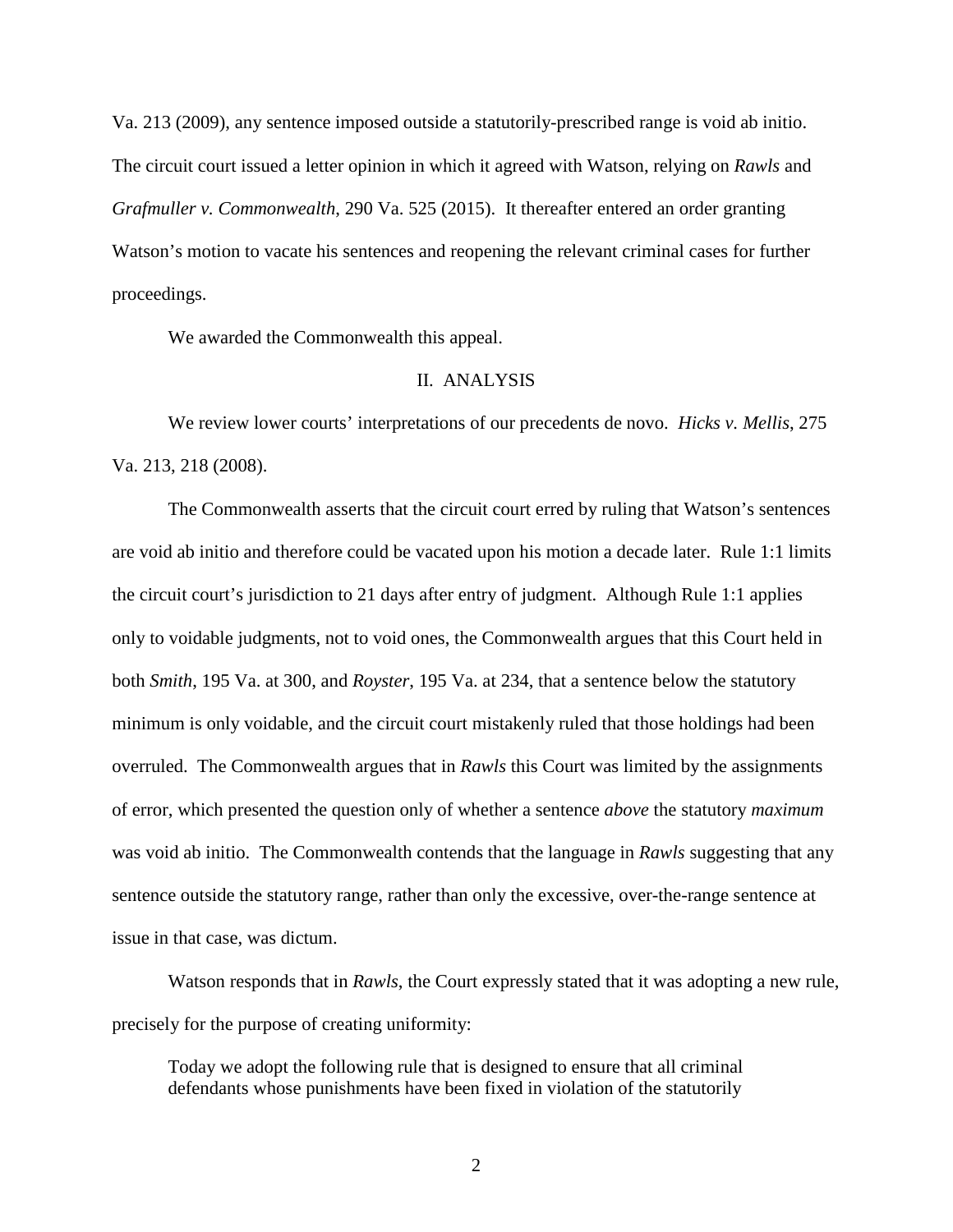prescribed ranges are treated uniformly without speculation. We hold that a sentence imposed in violation of a prescribed statutory range of punishment is void ab initio because the character of the judgment was not such as the [c]ourt had the power to render.

278 Va. at 221 (italics and internal quotation marks omitted). He argues that *Smith* and *Royster* cannot survive that holding, so they were implicitly overruled. He contends that the *Rawls* language was not dictum because the Court unequivocally stated that it was creating a new rule that all extra-range sentences were void, whether too long or too short, so Rule 1:1 does not apply.

The Commonwealth replies by reiterating that *Smith* and *Royster* are the law of Virginia until overruled, and *Rawls* did not overrule them. Under stare decisis, a circuit court lacks power to rule that this Court has overruled its earlier precedent by implication.

Watson is correct that our intention when we decided *Rawls* was to promote uniformity. However, the disparity we sought to eliminate was not between above-range and below-range sentences, but in how circuit courts were correcting jury sentences later discovered to be unlawful.

Rawls was sentenced by a jury that had been erroneously instructed about the sentencing range for the offense for which he was convicted, second-degree murder. The sentencing range at the time of his offense was 5-to-20 years' incarceration. Before his trial, the General Assembly raised the maximum sentence to 40 years. 278 Va. at 215. The circuit court incorrectly instructed the jury on the newer range, and it imposed a sentence of 25 years' imprisonment. Rawls later filed a motion to vacate that sentence, noting that it exceeded the statutory maximum at the time of his offense. The Commonwealth conceded the fact that the sentence exceeded the statutory range but argued that the court should simply impose the

3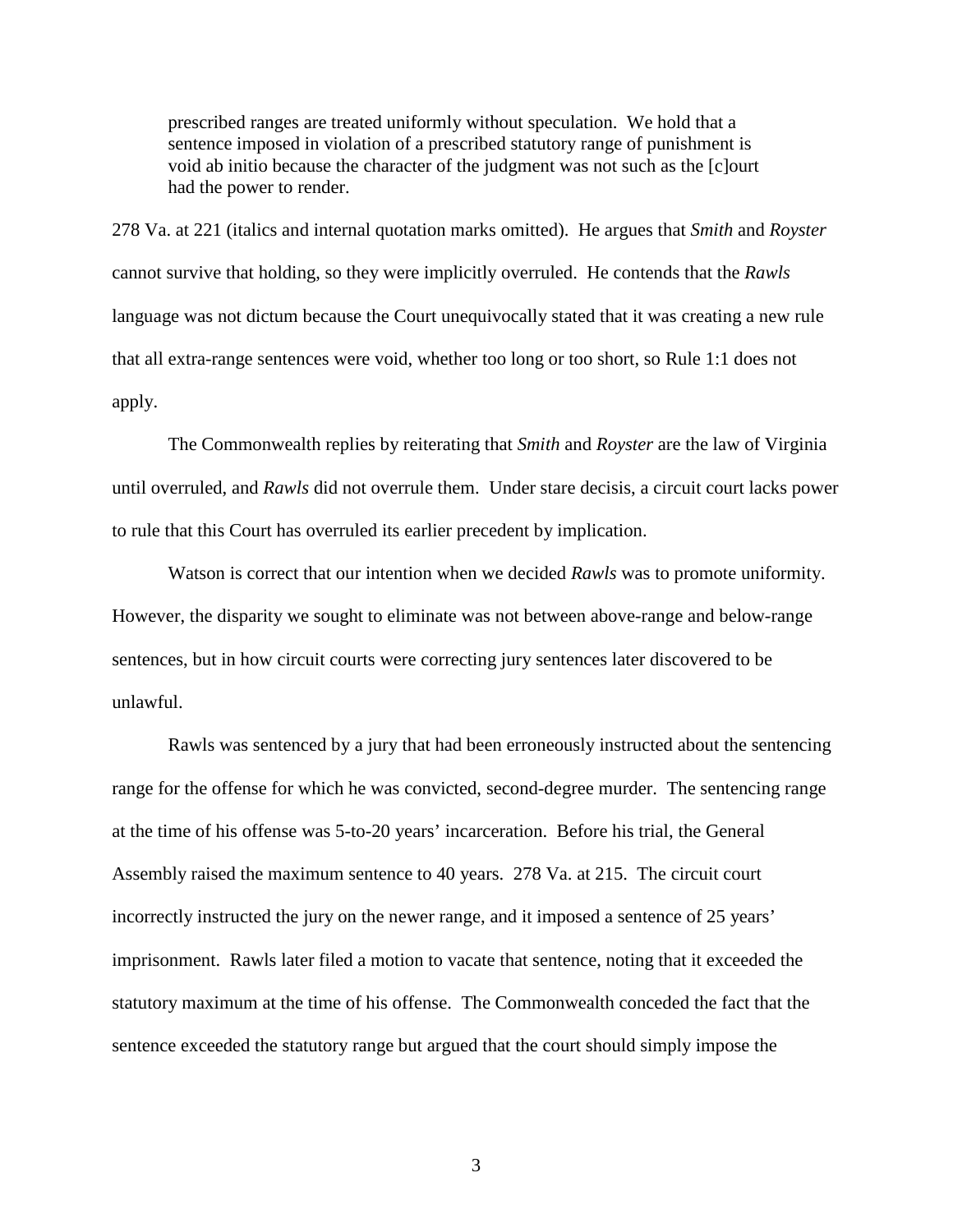superseded 20-year maximum. Rawls argued that a new sentencing hearing was required. The circuit court ruled for the Commonwealth. *Id*. at 216-17.

When Rawls appealed, we surveyed our precedents in which we had considered whether a new sentencing hearing was required after a jury returned an unlawful sentence. We concluded that those precedents "have not been uniform. In many instances, our jurisprudence requires a court to speculate regarding how a jury would have fixed a defendant's punishment had the jury been properly instructed or had the jury properly applied a correct instruction." *Id.* at 218. That is the problem we sought to resolve when we held that "a criminal defendant in that situation is entitled to a new sentencing hearing" so that "all criminal defendants whose punishments have been fixed in violation of the statutorily prescribed ranges are treated *uniformly without any speculation*." *Id*. at 221 (emphasis added). In other words, we wanted to stop trial courts from trying to guess what juries might have done, as they had in some cases but not others, and to instead require that they always conduct a new sentencing hearing with a new jury.

The Court considered a similar issue in *Grafmuller*. In that case, the defendant pled guilty to two counts of child sex offenses and was sentenced by a judge, not a jury. The offenses had five-year statutory maximums but the court sentenced him to 10 years' imprisonment on each. He moved for a new sentencing hearing but the court instead modified his sentences by reducing solely the amount of time it had suspended, leaving him the same duration of active incarceration. 290 Va. at 527-28.

The defendant appealed and we reversed, applying *Rawls*. We ruled that *Rawls* was "purposefully broad." We noted that our "holding was not limited to cases in which *the jury* imposed a sentence in excess of the statutory maximum." *Id.* at 530. "The requirement [for a new sentencing hearing] was announced to ensure that all criminal defendants whose

4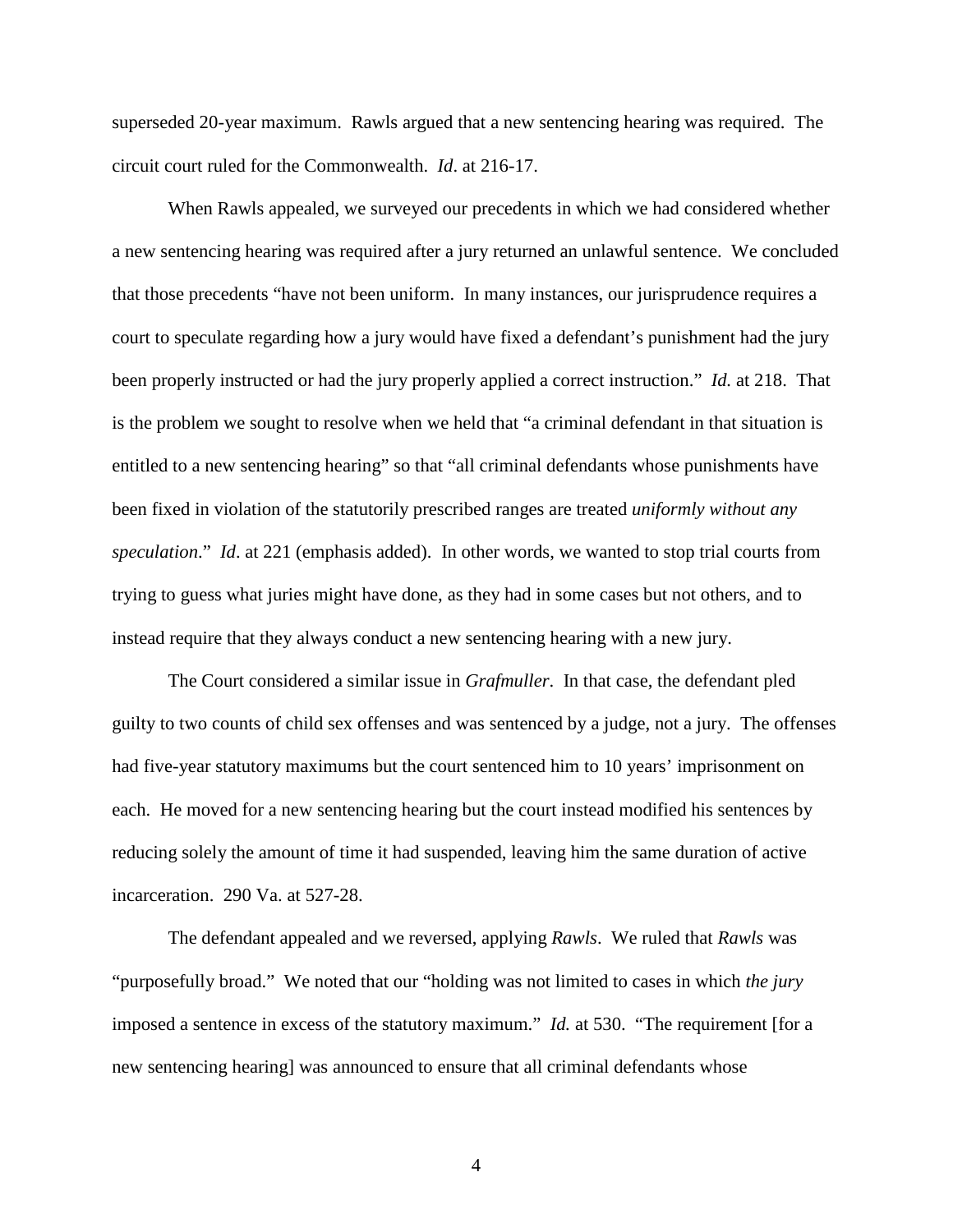punishments have been fixed in violation of the statutorily prescribed ranges are treated uniformly." *Id*. (internal quotation marks omitted) (emphasis omitted). We therefore held that the distinction between sentencing error by a jury or by a judge was one without a difference in that context. *Id*. at 530-31.

Consequently, the issue that Watson raises in this case was not raised in either *Rawls* or *Grafmuller*. In each of those cases, the Commonwealth agreed that the respective sentences were void, because they were too long. *Grafmuller*, 290 Va. at 528; *Rawls*, 278 Va. at 216. While the language we used when we decided them was intended to be broad, our decisions were nevertheless restricted to the legal question in dispute. Specifically, when the judge or jury imposing sentence exceeds the discretion conferred by the legislature when it enacted a statutory range, *see Alston v. Commonwealth*, 274 Va. 759, 771-72 (2007) (describing the imposition of a sentence within a statutory range as an act of discretion), may the trial judge simply impose a new sentence without ordering a new hearing? Therefore, we today clarify that our holdings in *Rawls* and *Grafmuller* are limited to such cases, and the answer to the question raised in them is no. In other words, when (1) the General Assembly has prescribed a statutory range of sentences for an offense, and (2) a sentence is challenged at a procedurally permissible time as lying outside that range, then (3) the trial court must conduct a new sentencing hearing to permit the sentencing entity, whether judge or jury, to impose a lawful sentence. Whether the judgment is void or voidable determines the "procedurally permissible time."

In light of this clarification of *Rawls* and *Grafmuller*, it is clear that those cases did not overrule *Smith* and *Royster*, [\\*](#page-4-0) which dealt squarely with the legal question Watson raises here.

<span id="page-4-0"></span> <sup>\*</sup> As we noted in *Clark v. Virginia Dep't of State Police*, 292 Va. 725, 735-36 (2016), the Supreme Court of the United States discourages lower courts from concluding that its "'more recent cases have, by implication, overruled an earlier precedent.'" (Quoting *Agostini v. Felton*,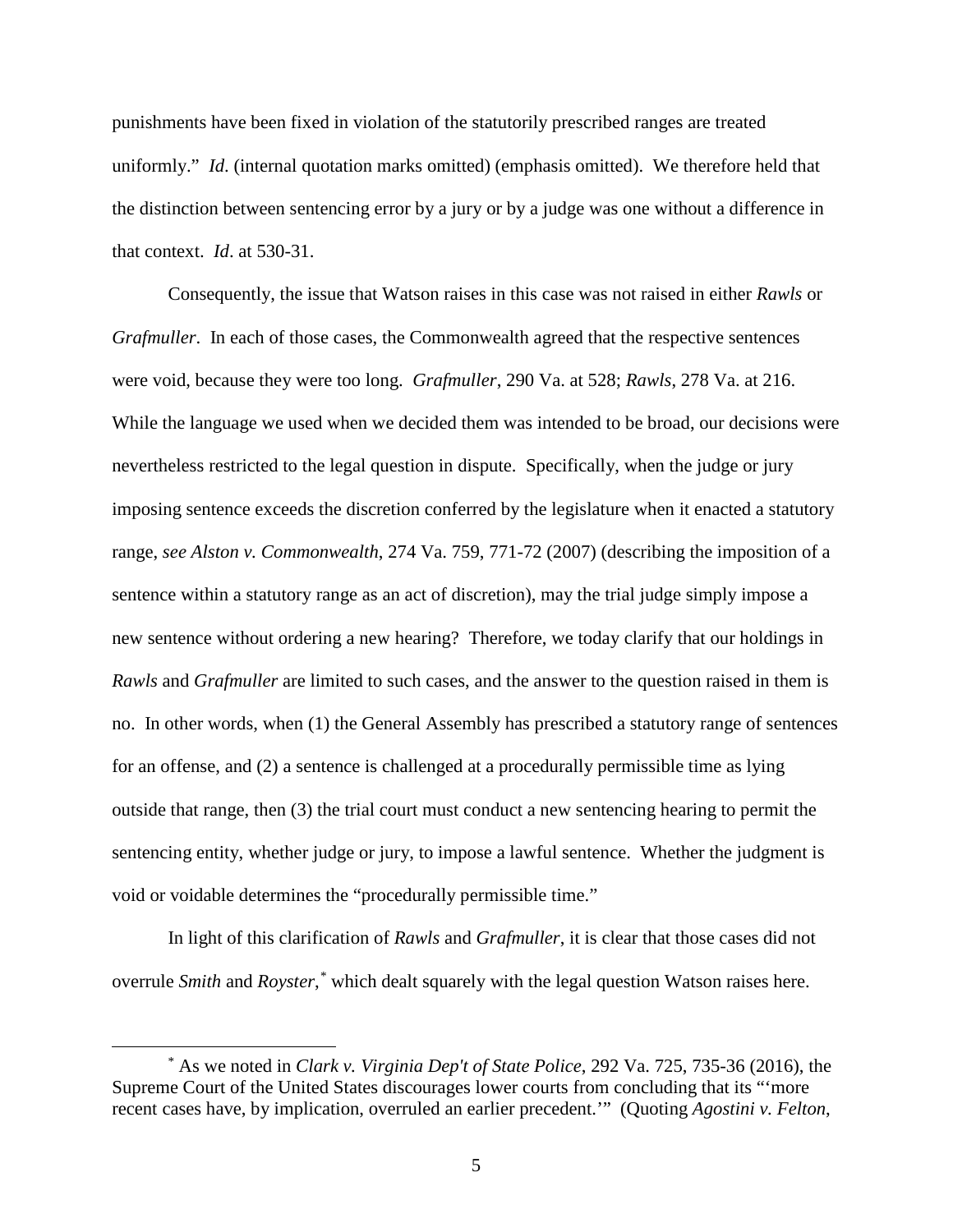While it is undoubtedly error to sentence a defendant to a term of imprisonment *shorter* than that authorized by the General Assembly, such error renders the judgment merely voidable, not void. *Royster*, 195 Va. at 234-35. We were not unaware when we decided *Smith* and *Royster* that a sentence to a term *longer* than authorized by the General Assembly was, by contrast, void. To the contrary, in *Smith*, 195 Va. at 299, we cited and discussed *Crutchfield v. Commonwealth*, 187 Va. 291, 297-98 (1948), a case in which we agreed with a trial court that a sentence in excess of the statutory maximum was a nullity but held that the appropriate remedy was only a new sentence, not a new trial.

The legal justification for treating a sentence to a term of imprisonment shorter than the term prescribed by law as voidable, but one longer than the term so prescribed as void ab initio is rooted deeply in the law. The Magna Carta of King John famously provided that "[n]o free man shall be seized or imprisoned . . . except . . . by the law of the land." Magna Carta, ch. 39, *reprinted in* British Library, Magna Carta: Law, Liberty, Legacy 267 (Claire Breay & Julian Harrison eds. 2015). But we need not dig so deep in this case because it is clear that once a court has imposed the greatest sentence that the legislature has authorized, the court has exhausted all its power to punish and "its further exercise [i]s prohibited." *Ex parte Lange*, 85 U.S. (18 Wall.) 163, 176 (1873). Thus, any excessive sentence is void "because the power to render any further judgment did not exist." *Id.* The reverse is not true. A sentence for less than what the legislature has allowed is merely legal error, and when a court has power to render a judgment, it

 $\overline{a}$ 

<sup>521</sup> U.S. 203, 237 (1997)). We echo the sentiment and, like that Court, direct that "'if a precedent of this Court has direct application in a case, yet appears to rest on reasons rejected in some other line of decisions, lower courts should follow the case which directly controls, leaving to this Court the prerogative of overruling its own decisions.'" *Id.* (quoting *Agostini*, 521 U.S. at 237 (alteration omitted)).